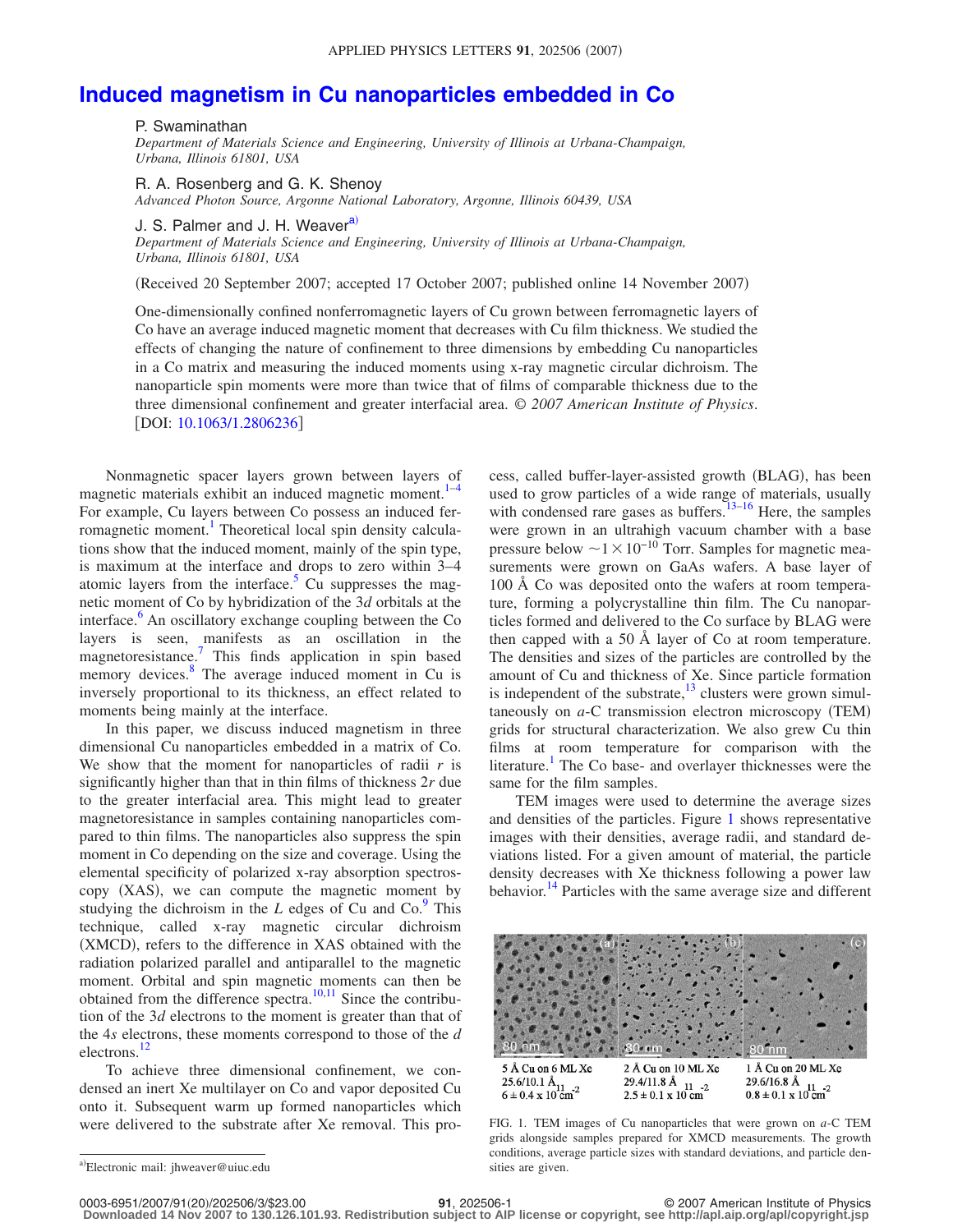<span id="page-1-0"></span>

FIG. 2. (Color online) (a) *L*-edge XMCD spectra from the Cu nanoparticles, offset vertically for clarity. The inset shows a typical absorption spectrum. (b) *L*-edge spectrum from Co with its absorption spectrum in the inset for a Cu thin film sandwiched between Co. The areas under the  $L_3$  and  $L_2$  peaks were used to obtain the moments listed in Table [I.](#page-1-1)

densities can be obtained by controlling the amount of material and Xe thickness, as shown in Figs.  $1(b)$  $1(b)$  and  $1(c)$ .

The XMCD measurements were carried out at sector 4 of the Advanced Photon Source using Beamline 4-ID-C. An undulator provided the left- and right-circular polarized x-rays with a polarization >96%. X rays were incident on the sample at a glancing angle of 15°, and all measurements were carried out at room temperature. The samples were magnetized by applying an  $\sim$  200 Oe field. All data were obtained with the samples in the remanent state. Absorption measurements were carried out in the total electron yield mode. The polarization was switched at each photon energy in order to obtain intensities parallel and antiparallel to the sample magnetization. The difference in the spectra, XMCD, is magnetic in origin and proportional to the magnetization in the material.

Figure  $2(a)$  $2(a)$  shows *L*-edge XMCD spectra for the Cu nanoparticles with a typical absorption spectrum in the inset. Figure [2](#page-1-0)(b) shows the corresponding Co *L*-edge spectrum for 100 Å Co/50 Å Cu/50 Å Co, with its absorption spectrum in the inset. The absorption spectra were obtained by subtracting the preedge region and scaling to unit step height above the  $L_2$  edge.<sup>1</sup> The spin  $(M_s)$  and orbital  $(M_l)$  magnetic moments were obtained from the XMCD spectra, using sum rules and the areas under the  $L_3$  and  $L_2$  peaks,<sup>1</sup> namely,

$$
M_s = \frac{(\Delta A L_3 - 2\Delta A L_2)}{C},
$$
  

$$
M_l = \frac{(\Delta A L_3 + \Delta A L_2)}{B},
$$
 (1)

where  $\Delta A L_3$  and  $\Delta A L_2$  are the areas under the  $L_3$  and  $L_2$ peaks, and *C* and *B* are constants evaluated using the XMCD spectrum from Fig.  $2(b)$  $2(b)$ . Because the Cu  $L_3$  and  $L_2$  areas are nearly the same, the induced magnetic moments are mainly spin derived, with a very small orbital magnetic contribution. Table [I](#page-1-1) summarizes the moments for the nanoparticles and the films.

Figure [3](#page-2-13) shows that the average spin moments for the thin films decrease with the film thickness. This has been observed previously<sup>1,[5](#page-2-2)</sup> and it was attributed to the fact that the moment exists mainly at the interface and falls to zero within a few layers. The moments can be fitted with a function that has an inverse dependence on film thickness, as shown in the figure. The spin moments induced in the Cu nanoparticles depend critically on particle size with the value dropping by a third as the average particle size increased from  $\sim$  26 to  $\sim$  30 Å. The nanoparticle moments, as a function of particle diameter, are indicated in Fig. [3.](#page-2-13) From the figure, it can be seen that the average particle moment is significantly higher than that in films of the same thickness. The spin moments for the two  $\sim$ 30 Å sized nanoparticles with different densities were nearly the same, eliminating effects of particle-particle interactions.

The moments in nanoparticles are significantly higher than those in thin films of equivalent thicknesses. To understand this, we compute the spin moment in the nanoparticles by comparing the particle surface area to that of a thin film. This gives the average  $M<sub>s</sub>$  in the nanoparticles as

$$
M_s = \frac{3}{2}A\left(\frac{\sum n_i}{n_i}\right) / \sum_{i} n_i,
$$
\n(2)

where the factor of  $3/2$  arises from the ratio of the surface areas of a sphere compared to a flat film with two interfaces. The constant *A* obtained from the fit shown in Fig. [3](#page-2-13) is  $0.147 \pm 0.016 \mu_B$  Å. The moment is weighted by the number

<span id="page-1-1"></span>TABLE I. Spin and orbital magnetic moments extracted from the XMCD spectra of nanoparticles and thin films. The average sizes, standard deviations, and densities of the nanoparticles are listed. The Co moments for the 50 Å film serve as reference. Errors in the spin moments were estimated to be less than 10% based on the fits to the  $L_3$  and  $L_2$  peaks.

| Sample                                      | Atom | $M_{\rm s}(\mu_{\rm R})$ | $M_l(\mu_R)$ |
|---------------------------------------------|------|--------------------------|--------------|
| $256$ Å/10.1 Å                              | Co   | 1.39                     | 0.14         |
| $(6\pm0.4)\times10^{11}$ cm <sup>-2</sup>   | Сu   | 0.021                    | 0.0014       |
| $294$ $\AA$ / 11 8 $\AA$                    | Co   | 1.5                      | 0.14         |
| $(2.5\pm0.1)\times10^{11}$ cm <sup>-2</sup> | Сu   | 0.008                    | 0.0008       |
| $296$ Å $/168$ Å                            | Co   | 1.54                     | 0.14         |
| $(0.8\pm0.1)\times10^{11}$ cm <sup>-2</sup> | Сu   | 0.007                    | 0.0007       |
|                                             | Co   | 1.64                     | 0.14         |
| $Cu$ 50 Å film                              | Cu   | 0.005                    | 0.0003       |
| Cu 25 Å film                                | Cu   | 0.011                    | 0.0009       |
| Cu 13 Å film                                | Cu   | 0.013                    | 0.0007       |
| $Cu5$ Å film                                | Сu   | 0.028                    | 0.0017       |

**Downloaded 14 Nov 2007 to 130.126.101.93. Redistribution subject to AIP license or copyright, see http://apl.aip.org/apl/copyright.jsp**